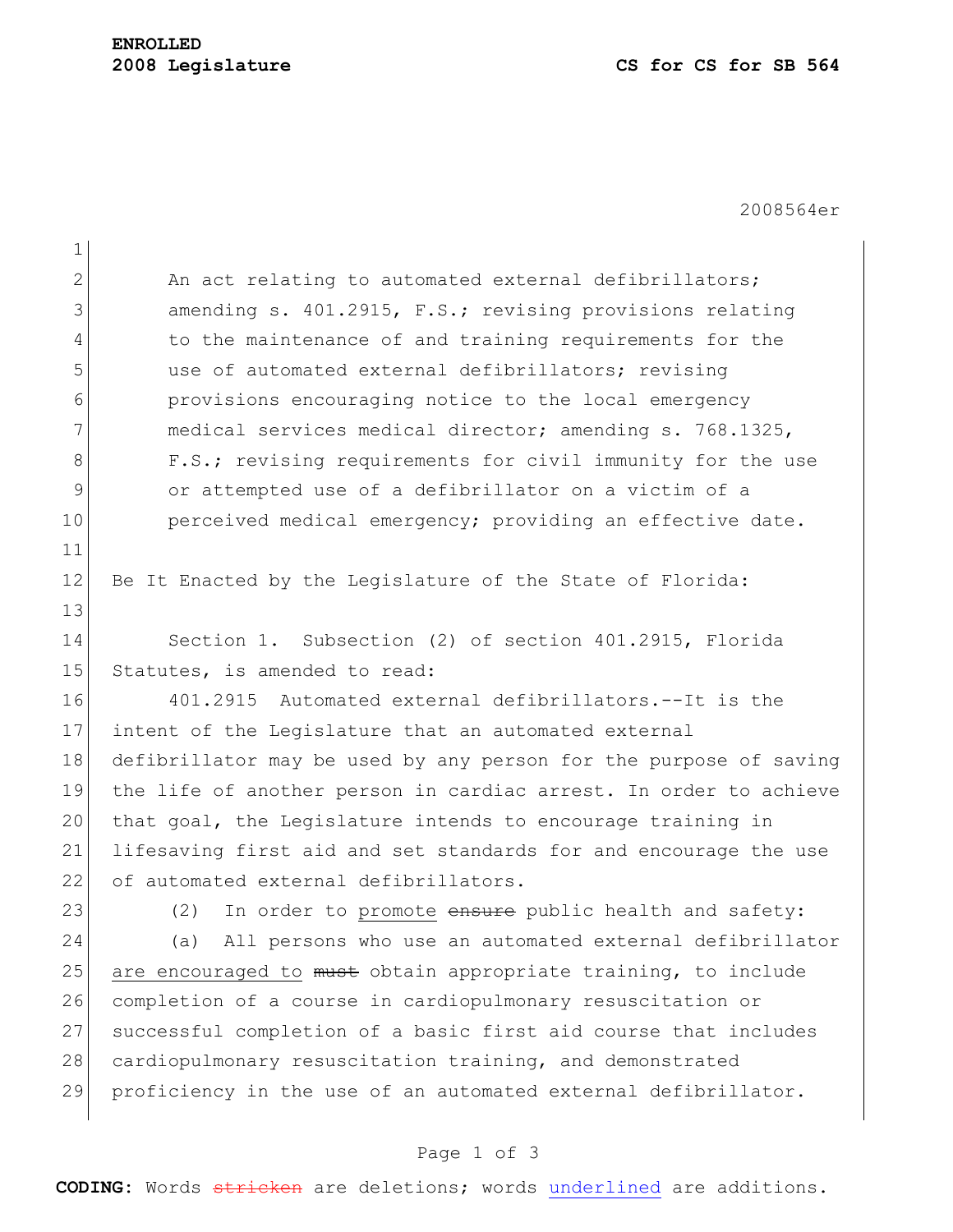2008564er

30 (b) Any person or entity in possession of an automated 31 external defibrillator is encouraged to notify register with the 32 local emergency medical services medical director of the 33 existence and location of the automated external defibrillator. 34 (c) Any person who uses an automated external defibrillator 35 shall activate the emergency medical services system as soon as 36 possible upon use of the automated external defibrillator. 37 Section 2. Subsection (3) of section 768.1325, Florida 38 Statutes, is amended to read: 39 768.1325 Cardiac Arrest Survival Act; immunity from civil 40 liability.-- 41 (3) Notwithstanding any other provision of law to the 42 contrary, and except as provided in subsection  $(4)$ , any person 43 who uses or attempts to use an automated external defibrillator 44 device on a victim of a perceived medical emergency, without 45 objection of the victim of the perceived medical emergency, is 46 immune from civil liability for any harm resulting from the use 47 or attempted use of such device. In addition, notwithstanding any 48 other provision of law to the contrary, and except as provided in 49 subsection (4), any person who acquired the device and makes it 50 available for use, including, but not limited to, a community 51 association organized under chapter 617, chapter 718, chapter 52 719, chapter 720, chapter 721, or chapter 723, is immune from 53 such liability, if the harm was not due to the failure of such 54 person acquirer of the device to:

 $\left\{\left(\frac{a}{b}\right)\right\}$  Notify the local emergency medical services medical 56 director of the most recent placement of the device within a 57 reasonable period of time after the device was placed;

58 (a)  $\leftrightarrow$  Properly maintain and test the device; or

## Page 2 of 3

**CODING:** Words stricken are deletions; words underlined are additions.